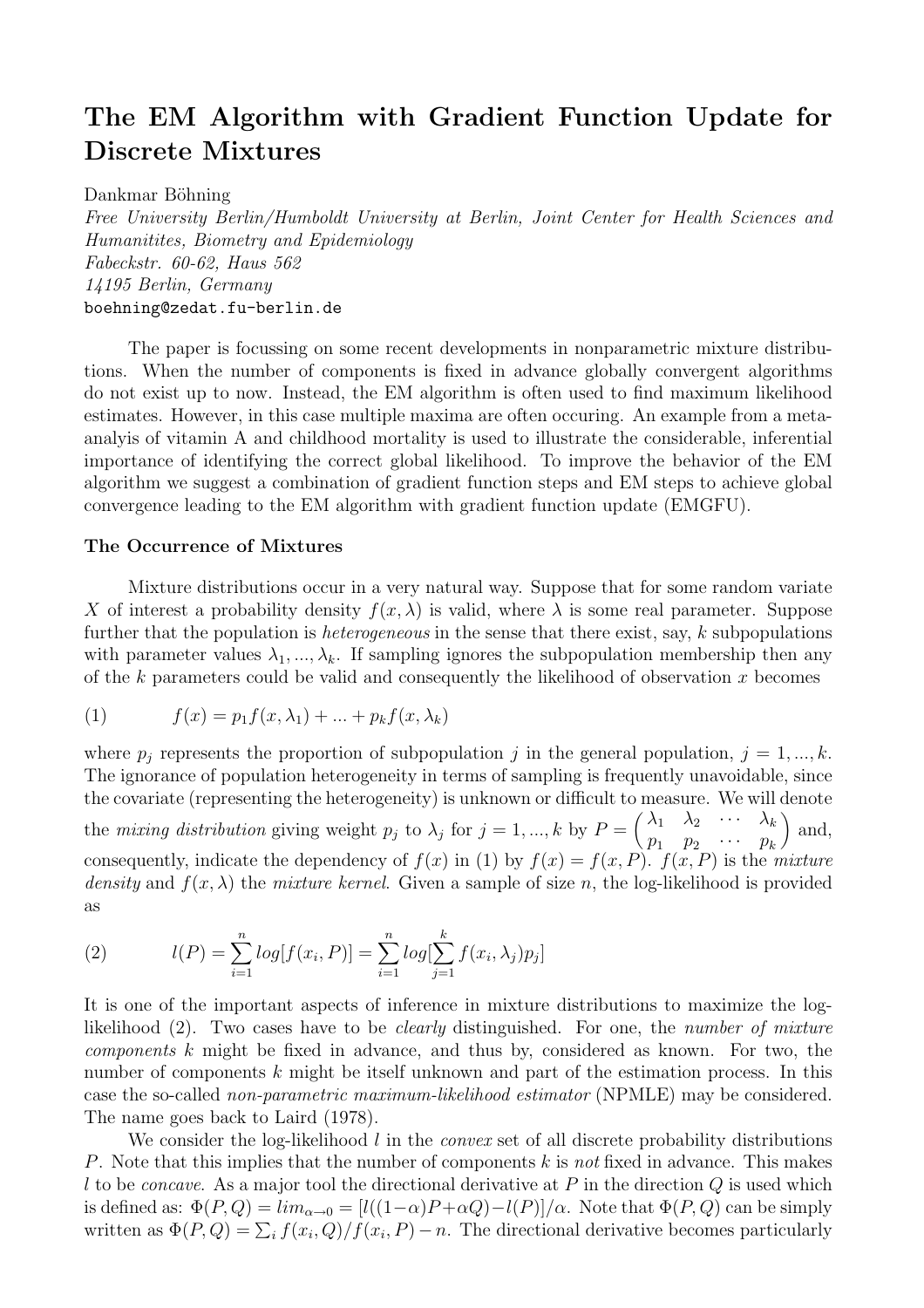simple for one-point probability mass directions  $Q_{\lambda}$ :  $\Phi(P,Q_{\lambda}) = \sum_i f(x_i,\lambda)/f(x_i,P) - n$ . This leads in a natural way to the gradient function as a normalized version of the directional derivative into the direction of the vertices of the probability simplex: $d(\lambda, P) = \frac{1}{n}$  $\sum_{i=1}^n \frac{f(x_i,\lambda)}{f(x_i,P)}$  $f(x_i,P)$ In the example of the Poisson  $f(x, \lambda) = Po(x, \lambda)$  the gradient function is simply  $d(\lambda, P) =$ 1 n  $\sum_{i=1}^n \frac{e^{-\lambda} \lambda^{x_i}}{\sum_{n \cdot e^{-\lambda} i}}$  $\frac{e^{-\lambda}\lambda^{x_{i}}}{i^{p_{j}e^{-\lambda_{j}}\lambda_{j}^{x_{i}}}}.$ 

The general mixture maximum likelihood theorem (Lindsay  $(1983)$ , Böhning  $(1982)$ ) can now easily be stated as:  $\hat{P}$  is NPMLE if and only if  $1 \geq d(\lambda, \hat{P})$  for all  $\lambda$  in the parameter space. In addition,  $d(\lambda, \hat{P}) = 1$  for all mass points of  $\hat{P}$  with non-zero mass.

This theorem is very useful in checking candidates for optimality. The gradient function also serves as a tool for creating globally convergent algorithms like the Vertex-Direction Method or the Vertex-Exchange-Method among others (see Böhning (2000) for details).

## The Problem of Multiple Maxima When Number of Components Is Fixed

The algorithms for the flexible number of components case will deliver some estimate  $k$  of the number of components  $k$ . Frequently however, it is desired to keep the number of components  $k$  fixed. The reasons for doing so might be manifold, one of them is mentioned as follows. The statistical procedure might require to fix the number of components. Even so an estimate  $k$  of  $k$  has been found, this estimate might be unnecessarily large, that is a smaller value of k might lead to a similar likelihood. Thus, besides  $\hat{k}$  values like  $\hat{k} - 1$ ,  $\hat{k} - 2$ , ... are of interest and compared with respect to their log-likelihood or BIC - value (see also Leroux 1992). The problem of occurrence of several local maxima is well-known for the setting described in the previous section, though it is seldom investigated in detail. Seidel et al. (2000) point out that the simulated null-distribution of the likelihood-ratio test depends on the choice of the initial value for the EM algorithm. We would like to illustrate the inferential consequences using the wrong maximum likelihood by means of an example from meta-analyis. Fawzi et al. (1993) study the effect of Vitamin A supplementation and childhood mortality in preschool children. We reproduce their Table 4 as our Table 1. All studies are community-randomized trials from South-Asia or Sout-East Asia, besides the second study which is from Northern Sudan.

| in Children Aged b to 72 Months |              |                 |                      |            |          |  |
|---------------------------------|--------------|-----------------|----------------------|------------|----------|--|
| Location                        | $Obs.$ -Time | Vitamin $A^{a}$ | Control <sup>a</sup> | $log-RR$   | Variance |  |
|                                 |              |                 |                      |            |          |  |
| Sarlahi(Nepal)                  | 12           | 152; 14487      | 210; 14143           | $-0.34726$ | 0.011341 |  |
| Northern Sudan                  | 18           | 123; 14446      | 117; 14294           | 0.03943    | 0.016677 |  |
| Tamil Nadu (India)              | 12           | 37:7764         | 80; 7655             | $-0.78525$ | 0.039527 |  |
| Aceh (Indonesia)                | 12           | 101; 12991      | 130; 12209           | $-0.31450$ | 0.017593 |  |
| Hyderabad (India)               | 12           | 39:7691         | 41; 8084             | $-0.00017$ | 0.050031 |  |
| Jumla (Nepal)                   | 5            | 138; 3786       | 167; 3411            | $-0.29504$ | 0.013234 |  |
| Java (Indonesia)                | 12           | 186; 5775       | 250; 5445            | $-0.35455$ | 0.009376 |  |
| Bombay (India)                  | 42           | 7:1784          | 32; 1644             | $-1.60155$ | 0.174107 |  |
|                                 |              |                 |                      |            |          |  |

Table 1: Mortality in Community-Based Trials of Vitamin A Supplementation in Children Aged 6 to 72 Months

 $a)$  entries are number of child deaths and number of children under risk

Following Laird (1978) we model the effect measure  $x_i = log \hat{R} R_i$  for the *i*-th study as a mixture of normal densities  $f(x_i) = p_1 f(x_i, \lambda_1) + ... + p_k f(x_i, \lambda_k)$ , where  $f(x_i, \lambda) = N(x_i, \lambda, \sigma_i^2)$ is the normal density with mean  $\lambda$  and variance  $\sigma_i^2$  equal to the observed variance as provided in the last column of Table 1.

In Table 2 the log-likelihoods for mixture models with various number of components k are provided. For  $k = 2$ , depending on the initial value of the EM algorithm *considerable*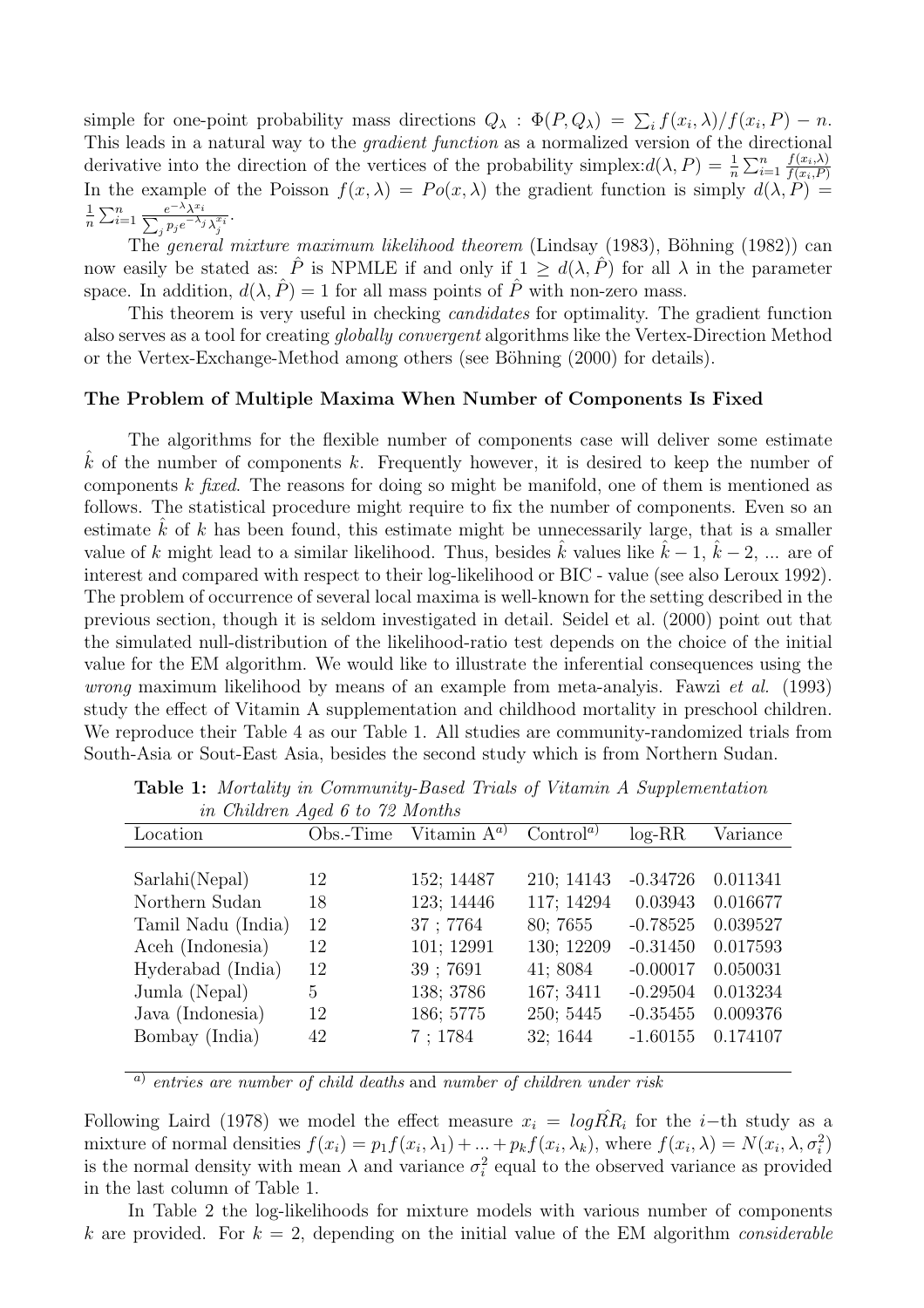different log-likelihoods are delivered. In addition, not only the log-likelihoods are affected, but also other criteria involving the likelihood such as the Bayesian Information Criterion defined as  $BIC = 2l(P^{\infty}) - (2k-1)log(n)$  which is frequently recommended as a guideline for selecting the number of components (McLachlan and Peel 2000). According to this guideline we would choose the model with the largest BIC-value. Set 1 given in column 2 of Table 2 (starting with equal weights on −1.6 and 0) delivers the correct maximum likelihood leading to a choice of  $k = 2$  in the model, whereas the other two sets (set 2 gives equal weight to  $-0.5$  and 0, set 3 equal weight to −1.6 and −0.5) would provide only local solutions leading to a choice of  $k = 1$  for the number of components implying homogeneity. These inferential and, as a further result, substantial consequences in terms of the interpretation of the meta-analysis highlight the importance of identifying the correct maximum likelihood.

| 0) N in the meta-Analysis 0) Fawzi et di (1990) |                       |                                |                       |                    |  |  |  |
|-------------------------------------------------|-----------------------|--------------------------------|-----------------------|--------------------|--|--|--|
| $\boldsymbol{k}$                                | set of initial values | $l(P^{\infty})^{\overline{a}}$ | <b>BIC</b>            | $\#$ of parameters |  |  |  |
|                                                 |                       |                                | $-5.00399$ $-12.0874$ |                    |  |  |  |
| $\overline{2}$                                  |                       |                                | $-2.73066$ $-11.6996$ | 3                  |  |  |  |
| $\overline{2}$                                  | 2                     |                                | $-3.23697$ $-12.7123$ | 3                  |  |  |  |
| $\overline{2}$                                  | 3                     |                                | $-3.10309$ $-12.4445$ | 3                  |  |  |  |
| 3                                               |                       |                                | $-1.56781$ $-13.5328$ | 5                  |  |  |  |
|                                                 | (NPMLE)               | $-1.19598$ $-16.9481$          |                       |                    |  |  |  |

Table 2: Log-Likelihoods and BIC-Values for Different Values of k in the Meta-Analysis of Fawzi et al.  $(1993)$ 

<sup>a)</sup> indicates the parameter values at termination of EM algorithm

# Number of Components Fixed: Globally Convergent Algorithms

Typically, the EM algorithm is employed not using knowledge from the existing global maximization theory. The global optimization theory is reviewed in Böhning  $(2000)$  in detail which lays ground for some simple, theory-guided adjustments of the EM algorithm to circumvent local maxima. The idea is simply to combine the use of the gradient function with the EM algorithm.

EM Algorithm with Gradient Function Update (EMGFU).

Step 0. Choose and fix the number of components  $k$ ; choose arbitrary starting value  $P$ for EM algorithm having exactly k components.

Step 1. Use EM algorithm to provide at convergence  $P_{EM} = P^{\infty}$ .

Step 2. Determine  $\lambda_{max}$  to maximize  $d(\lambda, P_{EM})$  in  $\lambda$ .

Step 3. Determine  $\lambda_{min}$  such that  $l(P_{EM} + P_{EM}(\lambda_{min})[Q_{\lambda_{max}} - Q_{\lambda_{min}}])$  is largest in the set with  $k$  elements

$$
\{l(P_{EM} + P_{EM}(\lambda_j)[Q_{\lambda_{max}} - Q_{\lambda_j}]) \mid j = 1, ..., k\},\
$$

where  $\lambda_1, \dots, \lambda_k$  receive positive weight in  $P_{EM}$ .

Step 4. Let  $P = P_{EM} + P_{EM}(\lambda_{min})[Q_{\lambda_{max}} - Q_{\lambda_{min}}]$  (Exchange  $\lambda_{max}$  with  $\lambda_{min}$ ). If  $l(P) > l(P_{EM})$ , go to Step 1; otherwise stop.